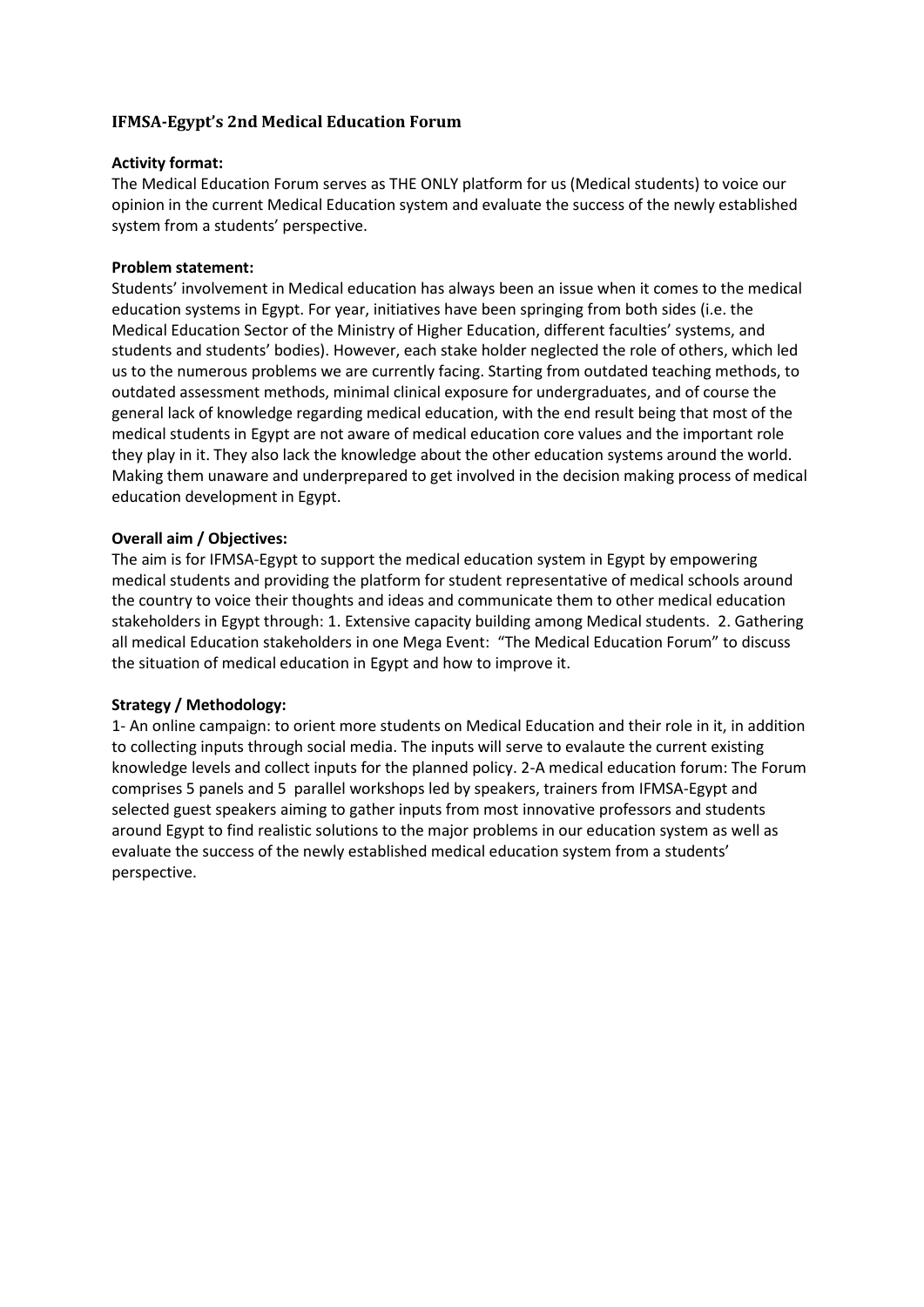# **Basics of Medical Education – course for future doctors**

#### **Activity format:**

Project consists of two parallel courses run by students for students: On-line course for students engaged in didactic process (student governments / curriculum committees) at medical faculties in Poland.

Face-to-face course for students at JU MC interested in medical education. Courses are organized into 6 sessions – each sessions comprises three elements:

1) e-lecture – online educational resources created by our team available before a class

2) a class or online meeting – presentation of key concepts and group discussion

3) follow-up problem or assignment

#### **Problem statement:**

Medical Education in Poland follows traditional model and lacks teachers, faculty members and students with evidence-based approach to education. This opinion-based teaching together with continually increasing number of students accepted to medical schools pose great challenge and call for change. It is best summarized by dr Janczukowicz from Medical University of Lodz: "…we definitely need more people specialising purely in medical-education to form a team of effective change leaders. Transformation from opinion based to best evidence –based medical education is needed not only at the level of formal documents and recommendations but also at the level of individual attitudes." (Janczukowicz J. 2014. Medical education in Poland; a private reflection. MedEdWorld). These individual attitudes of students - future health-care professionals – are a target group for our activities.

#### **Overall aim / Objectives:**

The overall aim of this project is to improve the quality of medical education in Polish medical faculties by empowering students with vocabulary, ideas and tools used in this area. We'll approach this general goal at two levels – national and local (JU MC).

At the national level we'll strive to help students involved in didactic process at Polish medical faculties to become more effective change leaders.

At the local (JU MC) level we'll focus on presenting core concepts of medical education to promote the "teacher" and "researcher" roles of medical educators.

Last but not least, our ambition is to highlight the value of medical education in general and student engagement in particular by delivering high quality and attractive course by students for students.

# **Strategy / Methodology:**

At the national level, the course will focus on educating students' change agents by: providing students with basic skills and knowledge in medical education; creating space and structure to discuss local problems students are struggling with, in the context of medical education theories; exploring new formal regulations in higher education and medical higher education implemented in Poland in 2018/19.

At the local (JU MC) level, the course will concentrate on potential future medical educators by: providing students with basic skills and knowledge in medical education; discussing the importance of different (twelve) roles of a medical teacher; describing and illustrating quantitative and qualitative types of research conducted in medical education.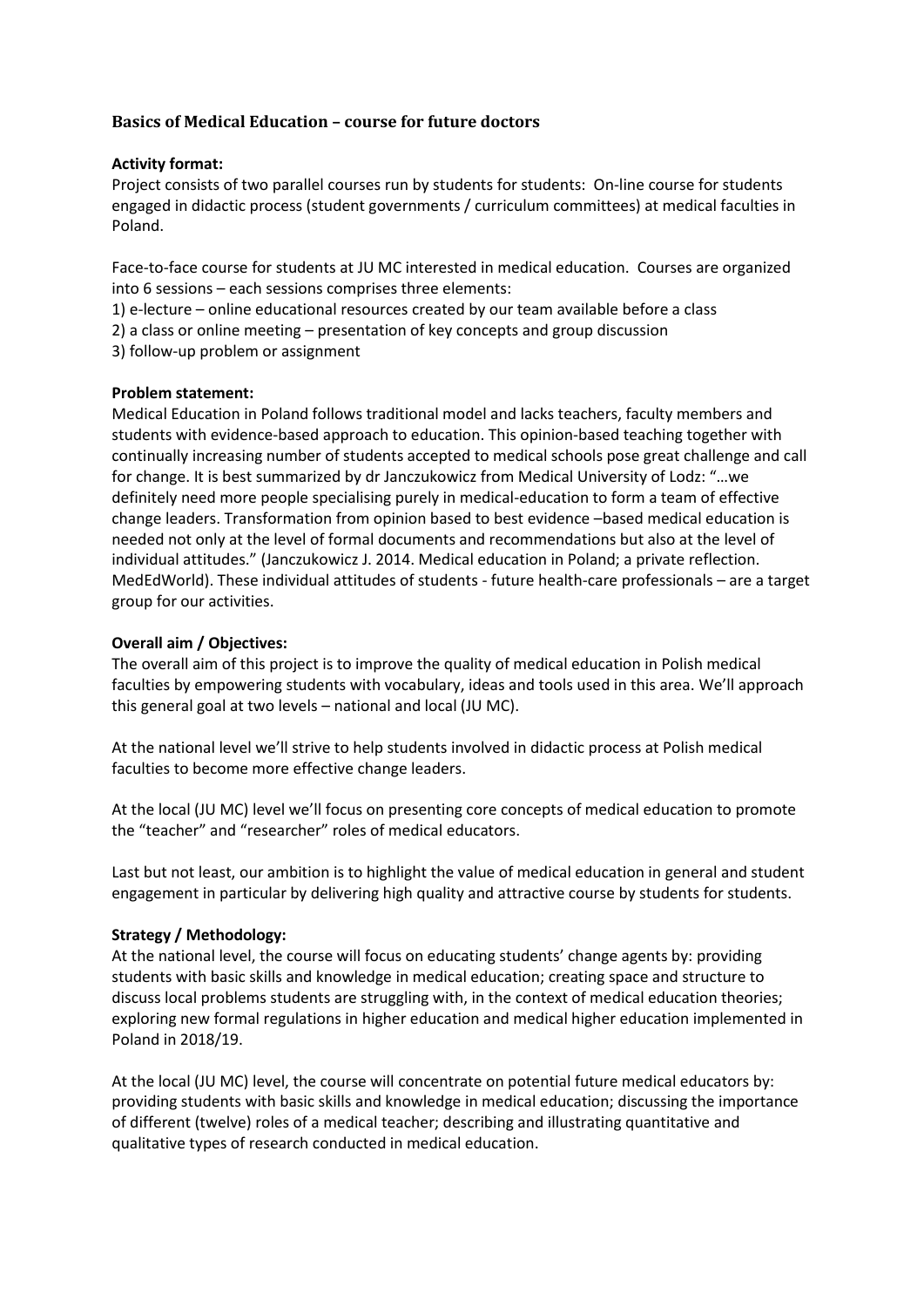The methods used in BME course include: flipped classroom, small group teaching/ webinar, discussion-based learning, project-based learning.

The quality of the course is supported by cooperation with experienced educators from Department of Medical Education at JU MC.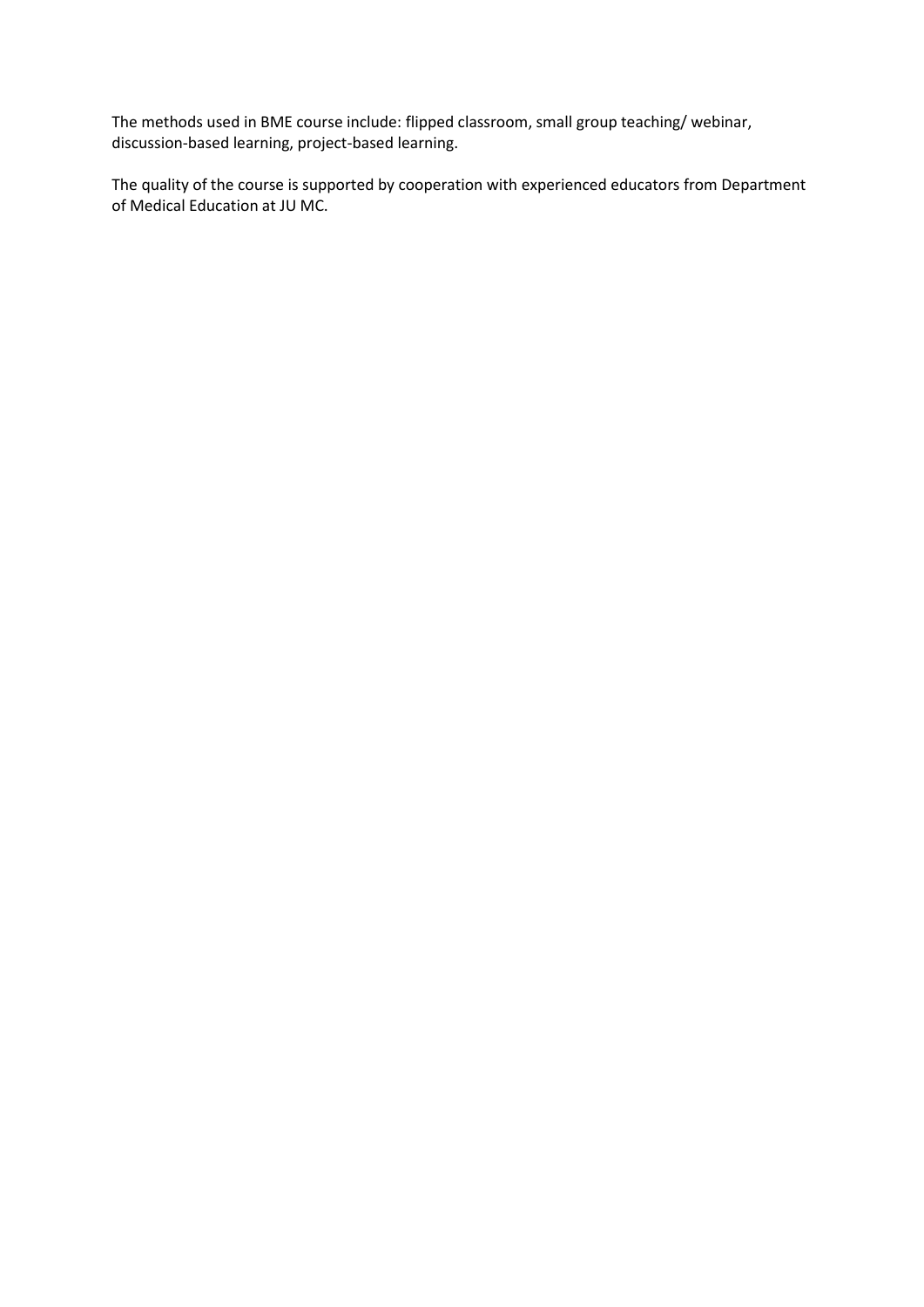# **The Student Training and Research Collaborative:** *addressing gaps in the UK medical curriculum, from the ground up*

# **Activity format / status:**

- 1. Medical Education
	- a. Research skills courses (ongoing)
	- b. Academic conferences and training days (planning in process)
- 2. Research Collaborative Projects: Student-led collaborative schemes (ongoing)

# **Problem statement**

*What does it mean to be a doctor in this day and age?* In an era of rapid change, there is a growing mismatch between the skills required by the doctors of tomorrow, and those taught in the UK medical curriculum. Indeed, there is a general consensus amongst junior doctors that they feel under prepared to handle challenges in the workplace.

Borne out of a recognition that certain aspects of the medical curriculum are outmoded, we have conceived the Student Training and Research Collaborative (STRC) to identify and address gaps in the medical curricula. These efforts will be led by students, for students, to best represent the educational needs of tomorrow's doctors.

An issue we have already identified is the unmet need for formal teaching in research in medical school. Proficiency in evidence-based medicine is a UK General Medical Council requirement for all doctors, yet structured teaching on the requisite processes is scant. Notably, fewer medical graduates are pursuing clinical academic careers, representing a decline in expertise that bridges bench with bedside. Further, opportunities for students to involve themselves in high-level research processes such as data analyses are few and far between. Instead, there is a pervasive climate that encourages mass produced research as a means-to-an-end, discouraging students from pursuing academia in the best possible way.

We believe that this can be easily rectified. To empower students to pursue academic careers, we will provide them with research skills through educational courses and promote opportunities for high-level research. Since our inception, we have been hard at work and have organised two wellreceived courses on clinical audits, and statistics and programming with medical data. We recently presented the outcomes of these courses at a national conference in Edinburgh.

# **Overall Aim/Objectives**

- 1. Identify and address gaps in the national medical curriculum through rigorous discussion and brainstorming with students and academic professionals *At present, we will focus our efforts on medical education and research:*
- 2. Inspire early involvement in academia
- 3. Support and nurture student interest and proficiency in academia
- 4. Provide opportunities for students to participate in all stages of the research process
- 5. Provide opportunities for more experienced students and doctors to design and deliver educational sessions related to academia

# **Strategy / Methodology**

The organisation's activities will be split into two main streams.

# 1. **Medical education**:

- a) Students: Research skill courses and academic conferences
- b) Teachers: Training to Teach courses
- 2. **Research**: Student-led research projects on various topics